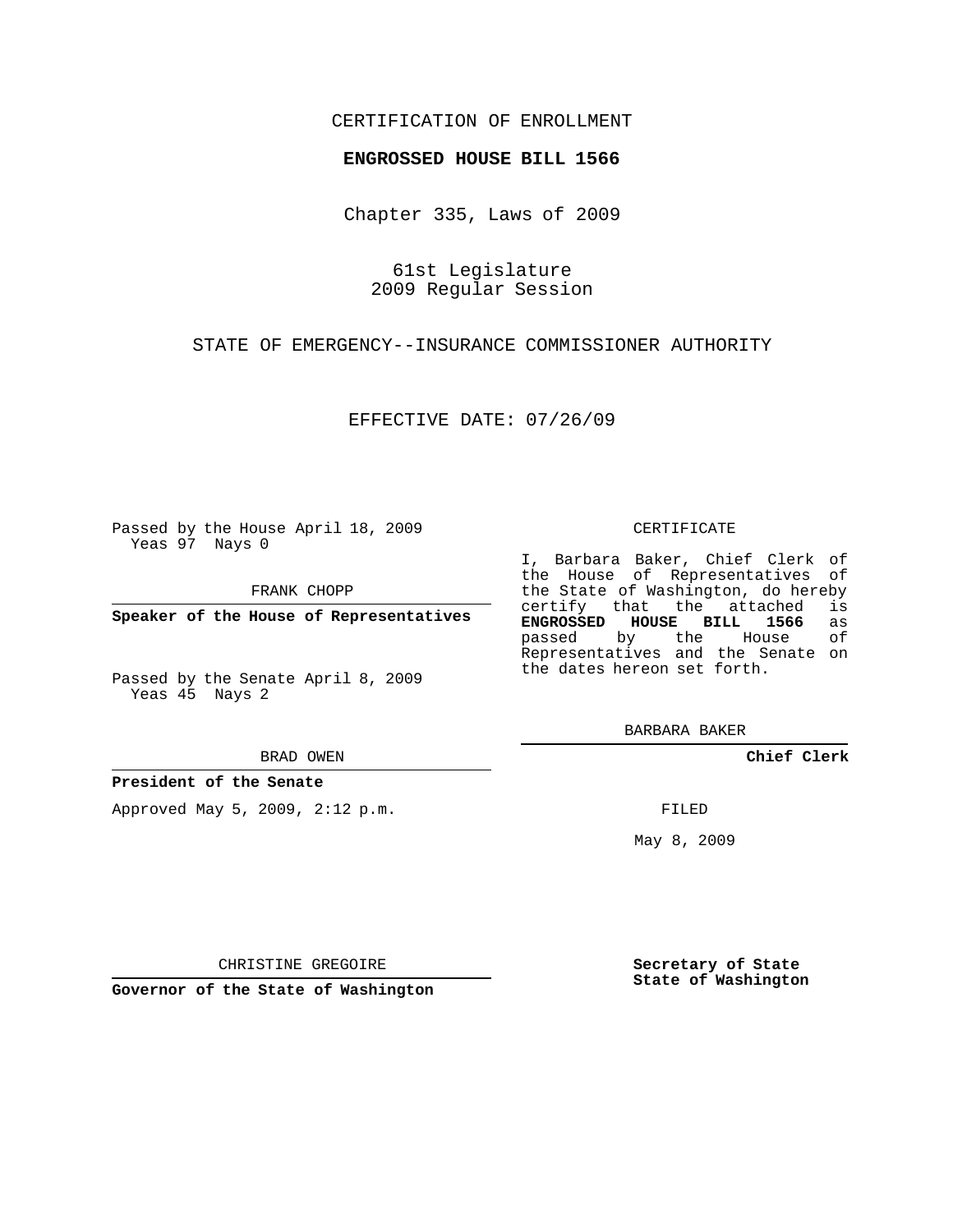## **ENGROSSED HOUSE BILL 1566** \_\_\_\_\_\_\_\_\_\_\_\_\_\_\_\_\_\_\_\_\_\_\_\_\_\_\_\_\_\_\_\_\_\_\_\_\_\_\_\_\_\_\_\_\_

\_\_\_\_\_\_\_\_\_\_\_\_\_\_\_\_\_\_\_\_\_\_\_\_\_\_\_\_\_\_\_\_\_\_\_\_\_\_\_\_\_\_\_\_\_

AS AMENDED BY THE SENATE

Passed Legislature - 2009 Regular Session

**State of Washington 61st Legislature 2009 Regular Session By** Representatives Kirby, Williams, and Simpson; by request of Insurance Commissioner

Read first time 01/23/09. Referred to Committee on Financial Institutions & Insurance.

 1 AN ACT Relating to granting the insurance commissioner certain 2 authority when the governor declares a state of emergency; and amending 3 RCW 48.02.060.

4 BE IT ENACTED BY THE LEGISLATURE OF THE STATE OF WASHINGTON:

 5 **Sec. 1.** RCW 48.02.060 and 1947 c 79 s .02.06 are each amended to 6 read as follows:

7 (1) The commissioner ((<del>shall have</del>)) has the authority expressly 8 conferred upon him or her by or reasonably implied from the provisions 9 of this code.

10 (2) The commissioner shall execute his or her duties and shall 11 enforce the provisions of this code.

12 (3) The commissioner may:

13 (a) Make reasonable rules ((and regulations)) for effectuating any 14 provision of this code, except those relating to his or her election, 15 qualifications, or compensation. ((No such)) Rules ((and regulations 16 shall-be)) are not effective prior to their being filed for public 17 inspection in the commissioner's office.

18 (b) Conduct investigations to determine whether any person has 19 violated any provision of this code.